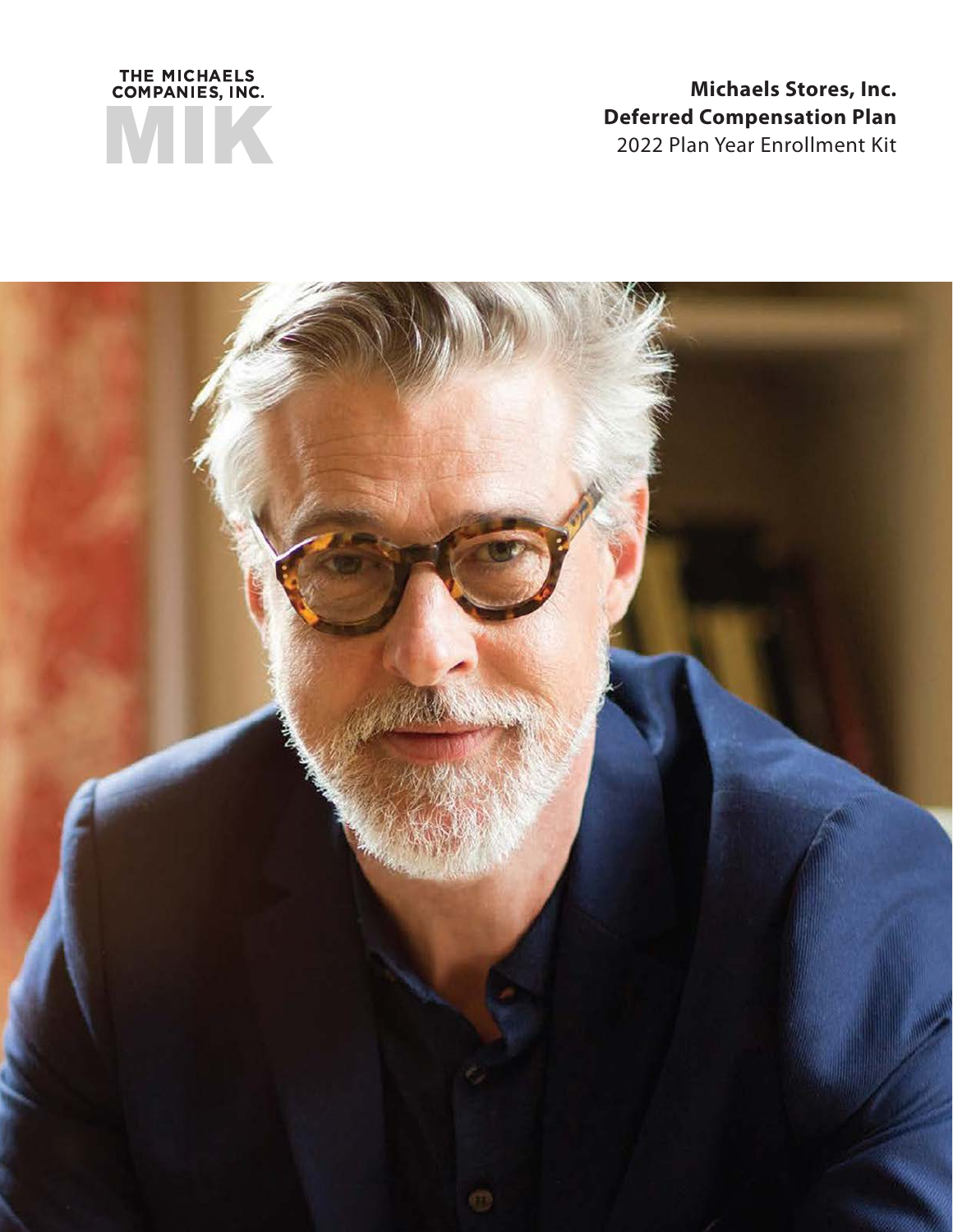## **Contents**

#### **Overview 1**

Plan Features The Benefit of Pre-Tax Investing Taxable vs. Tax-Deferred Investment Returns Maximizing Your Benefit Accessing Your Accounts through **newportgroup.com** and Newport's Participant Service Center

#### **Plan Summary 5**

Eligibility Enrollment **Deferrals** Vesting Participant Accounts Earnings Investment Options Payments from the Plan Changing the Distribution Date or Form of Payment Delayed or Accelerated Payments Effect on Other Benefits Tax Information Beneficiary Designation Rabbi Trust Account Assignment Claims Plan Administration Federal Laws **Questions and Answers 12 Enrollment Instructions 15**

**Plan Highlights**

*Materials contained herein are provided for informational purposes only. In the event of any discrepancies between the information provided herein and the Michaels Stores, Inc. Deferred Compensation Plan, the provisions of the Michaels Stores, Inc. Deferred Compensation Plan will govern.*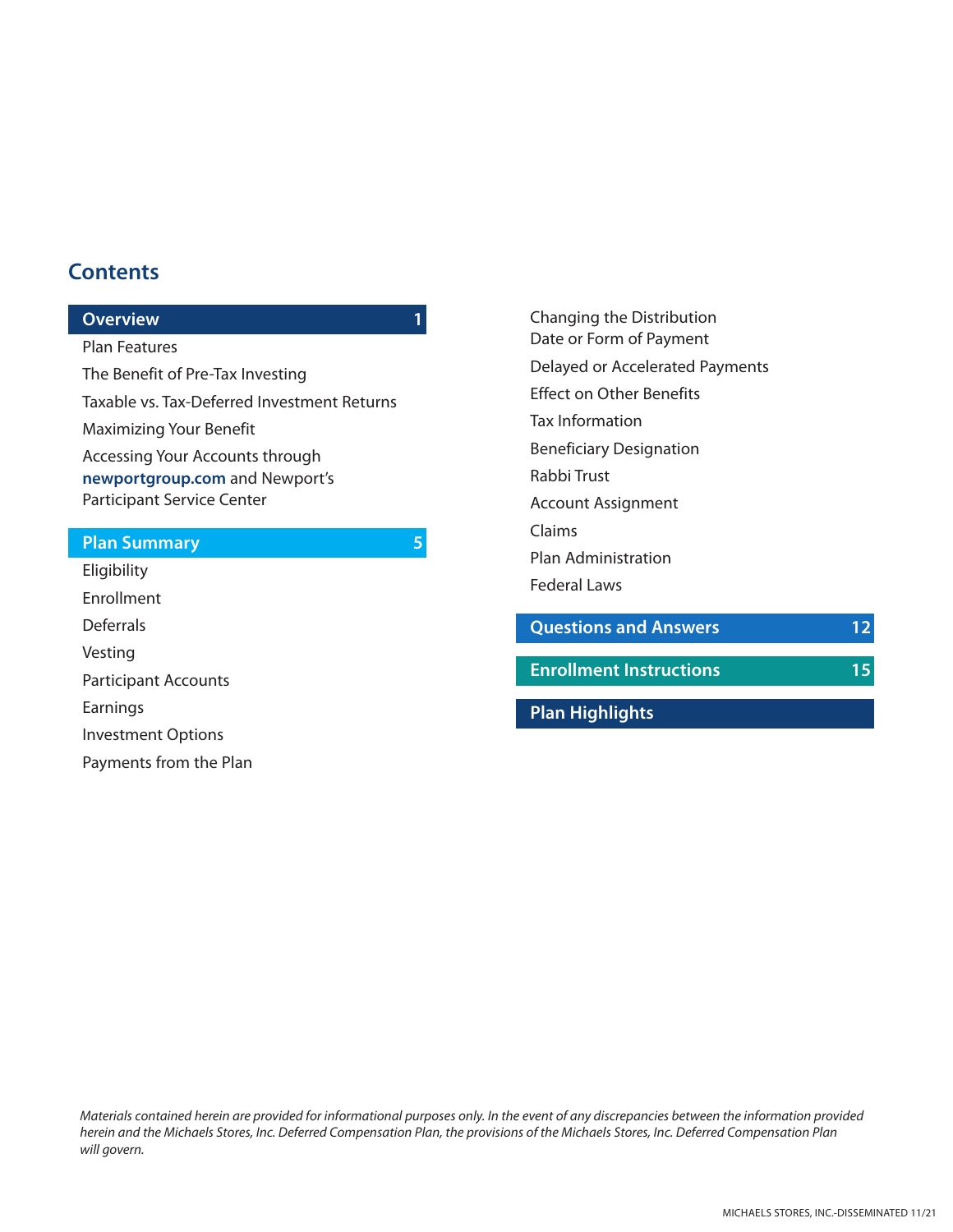

Dear Eligible Participant:

Michaels Stores, Inc. is pleased to invite you to participate in the Michaels Stores, Inc. Deferred Compensation Plan (the "Plan"). This valuable tax-advantaged benefit Plan gives you the opportunity to accumulate significant assets to help you meet your financial planning objectives, while you are working and after you retire.

This enrollment kit provides you with a summary of the Plan and enrollment instructions. Please review the kit carefully to learn more about the Plan.

As you may know, Newport is our administrative services provider. Newport specializes in the design and administration of retirement plans, and are assisting us with the annual enrollment.

A team of benefit and investment specialists within Newport's Participant Service Center is available to assist you with any questions you may have about the Plan's provisions, investment options, or your account. You may call them Monday through Friday from 8 a.m. to 8 p.m. ET at 800-230-3950.

You can easily enroll in the Plan and will have continued online access to your accounts through **newportgroup.com**. In addition, this dynamic website makes it easy to effectively manage every aspect of your account, anytime and anywhere. You can access your information from a desktop, tablet or smartphone, get your entire financial picture, choose your level of detail, manage transactions and set your decisions in motion.

We appreciate your contribution to Michaels Stores, Inc. and are pleased to offer this Deferred Compensation Plan as part of your executive benefits package.

Sincerely,

Brynn Evanson EVP - Chief Human Resources Officer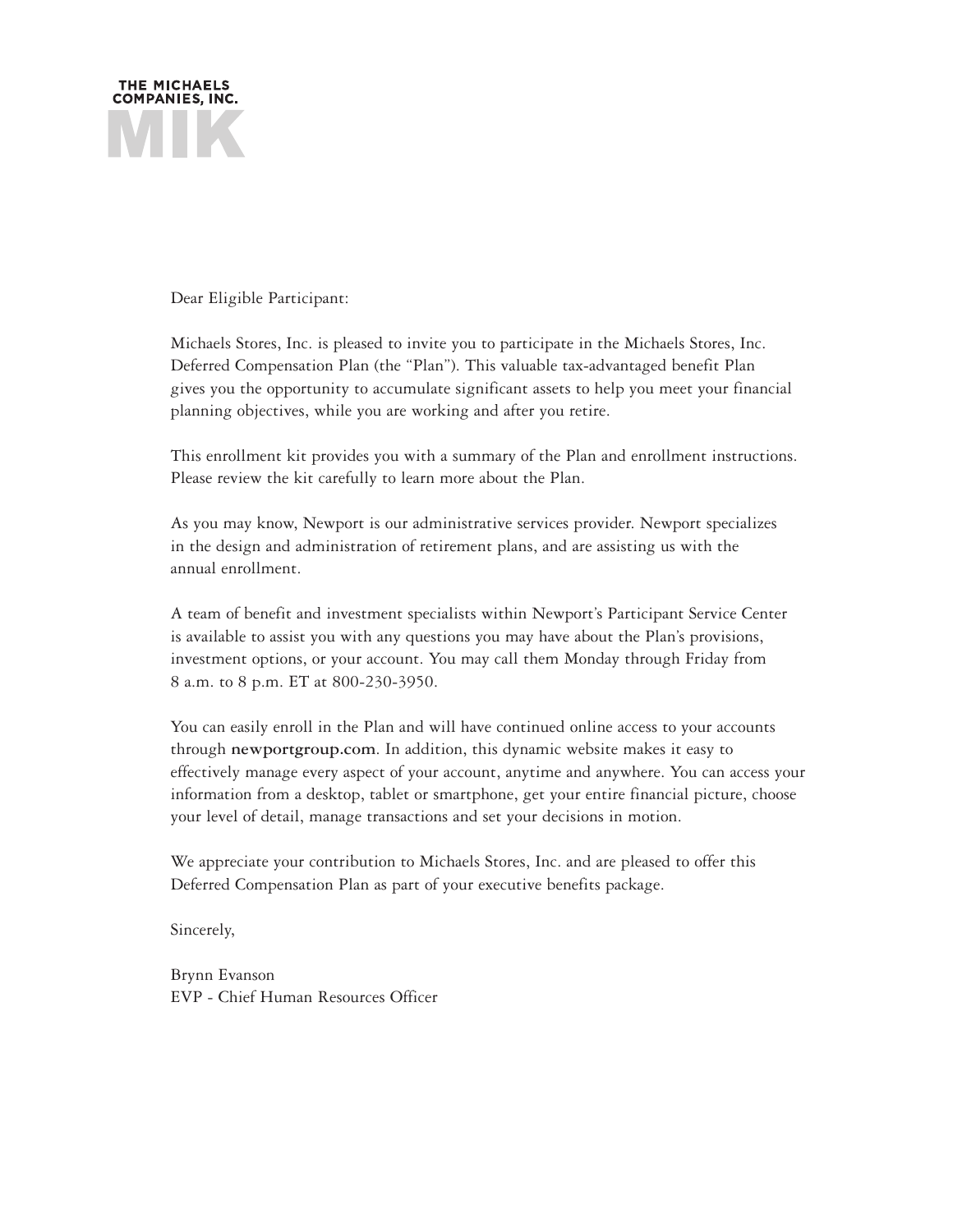

Each of us has different financial goals and needs, and a different view of financial security. Likewise, each of us will choose our own savings and investment strategies to help us reach those goals. It is important to have a clear understanding of your destination—to know where you are going so the steps you take are always in the right direction.

The information contained in this enrollment kit can assist you in the decision-making process, serve as a resource as you chart your course for the future, and help you reach your financial destinations.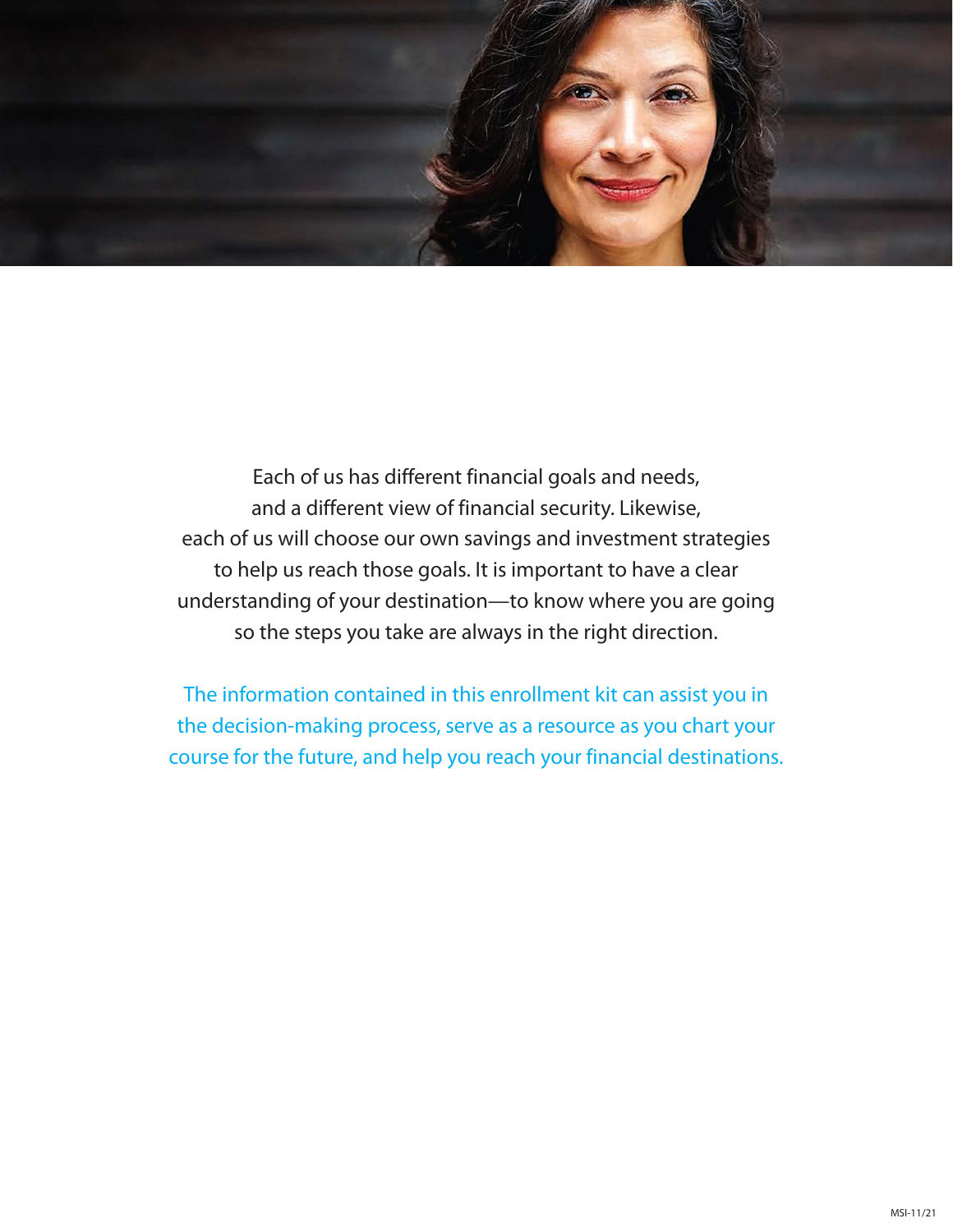# **Overview**

You work hard—the dollars you invest should work just as hard. The Michaels Stores, Inc. Deferred Compensation Plan gives you the opportunity to prepare for your future financial security by allowing you to defer otherwise taxable income on a pre-tax basis.

## **Plan Features**

The Plan provides tax-advantaged savings opportunities, including:

- **Pre-Tax Voluntary Contributions.** The Plan allows you to defer (on a pre-tax basis) salary and/or bonus to help you accumulate savings for retirement and future income needs.
- **Tax-Deferred Earnings.** Your account will be credited with earnings on a taxdeferred basis, thereby maximizing the combined benefit of pre-tax deferrals and tax-deferred growth.
- **Attractive Investment Options.** Your account is credited with earnings based on the return of the investment options you select.
- **Flexible Payment Options.** In order to accommodate individual planning needs—such as planning for a child's college education—you may elect to receive payments from your accounts on a specific date while you are still employed, or after you retire.

**The Plan Highlights insert provided in the back of this enrollment kit provides specific details about your Plan, and can assist you in making your elections.**

# **The Benefit of Pre-Tax Investing**

By deferring your compensation into the Plan on a pre-tax basis, you are able to invest more than if you had paid income taxes and invested the after-tax amount. The chart below illustrates the benefit.

|                              | <b>Deferred</b><br><b>Compensation Plan</b> | <b>Personal</b><br>VS.<br><b>Investment Alternative</b> |
|------------------------------|---------------------------------------------|---------------------------------------------------------|
| <b>Deferred Compensation</b> | \$25,000                                    | \$25,000                                                |
| Current Income Tax @ 40%*    | (0)                                         | (10,000)                                                |
| Net Amount To Invest         | \$25,000                                    | \$15,000                                                |

\*Combination of federal and state marginal tax rates. An additional tax on net investment income may also apply to external investments. See page 9 for more information.

*Please see important disclosures at the end of the enrollment materials.*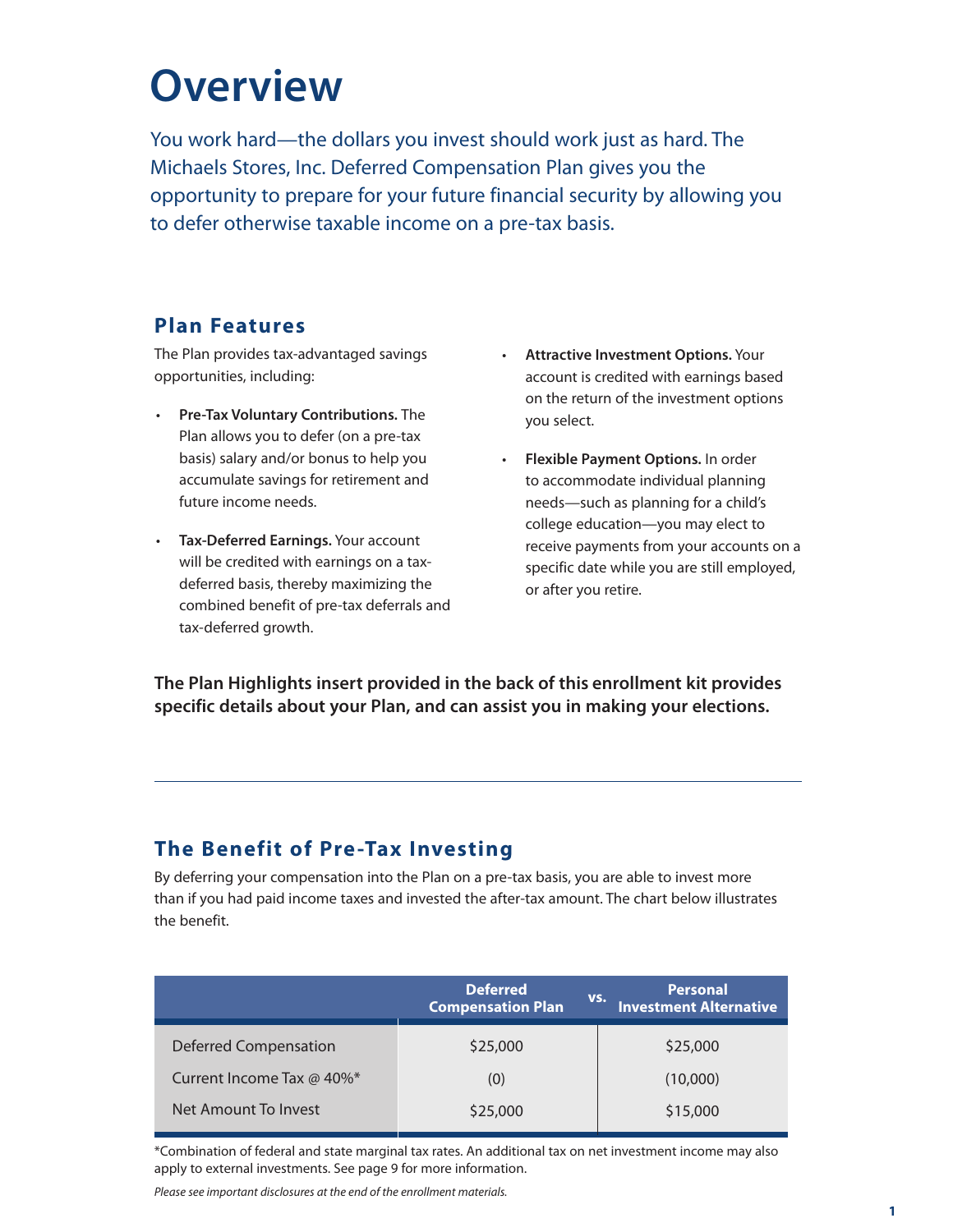

## **Taxable vs. Tax-Deferred Investment Returns**

Because investment earnings on your account are tax-deferred (i.e. you only pay income tax when you receive a distribution from your account), deferrals made on a pre-tax basis accumulate faster than they would if made on an after-tax basis.

#### Let's assume:

• a 45-year-old executive defers \$25,000 **annually** into the Plan until retirement at age 65, versus deferring \$15,000 (the same amount in after-tax dollars) into a personal investment

- a personal income tax rate of 40%\*
- 30% blended tax rate on personal investment alternative gains (blended tax rate includes ordinary income and capital gains)
- a 6% and 8% investment return

The chart below compares the results of investing pre-tax and after-tax dollars.

|                | <b>Deferred</b><br><b>Compensation Plan</b>                          |           | <b>Personal Investment</b><br><b>Alternative</b> |          |  |
|----------------|----------------------------------------------------------------------|-----------|--------------------------------------------------|----------|--|
|                | <b>Investment Returns</b>                                            |           | <b>Investment Returns</b>                        |          |  |
| Plan Year      | 6%                                                                   | 8%        | 6%                                               | 8%       |  |
|                | 26,500                                                               | 27,000    | 15,630                                           | 15,840   |  |
| $\overline{2}$ | 54,590                                                               | 56,160    | 31,916                                           | 32,567   |  |
| 3              | 84,365                                                               | 87,653    | 48,887                                           | 50,231   |  |
| $\overline{4}$ | 115,927                                                              | 121,665   | 66,570                                           | 68,884   |  |
| 5              | 149,383                                                              | 158,398   | 84,996                                           | 88,581   |  |
| 10             | 349,291                                                              | 391,137   | 189,405                                          | 204,903  |  |
| 20             | 974,818                                                              | 1,235,573 | 475,210                                          | 558,239  |  |
|                | After-tax annual retirement benefit at age 65, payable for 10 years: |           |                                                  |          |  |
|                | \$74,970                                                             | \$102,298 | \$56,789                                         | \$70,470 |  |

Note: Account values will vary depending upon individual tax rates and actual investment performance.

\*Combination of federal and state marginal tax rates. An additional tax on net investment income may also apply to external investments. See page 9 for more information.

*Please see important disclosures at the end of the enrollment materials.*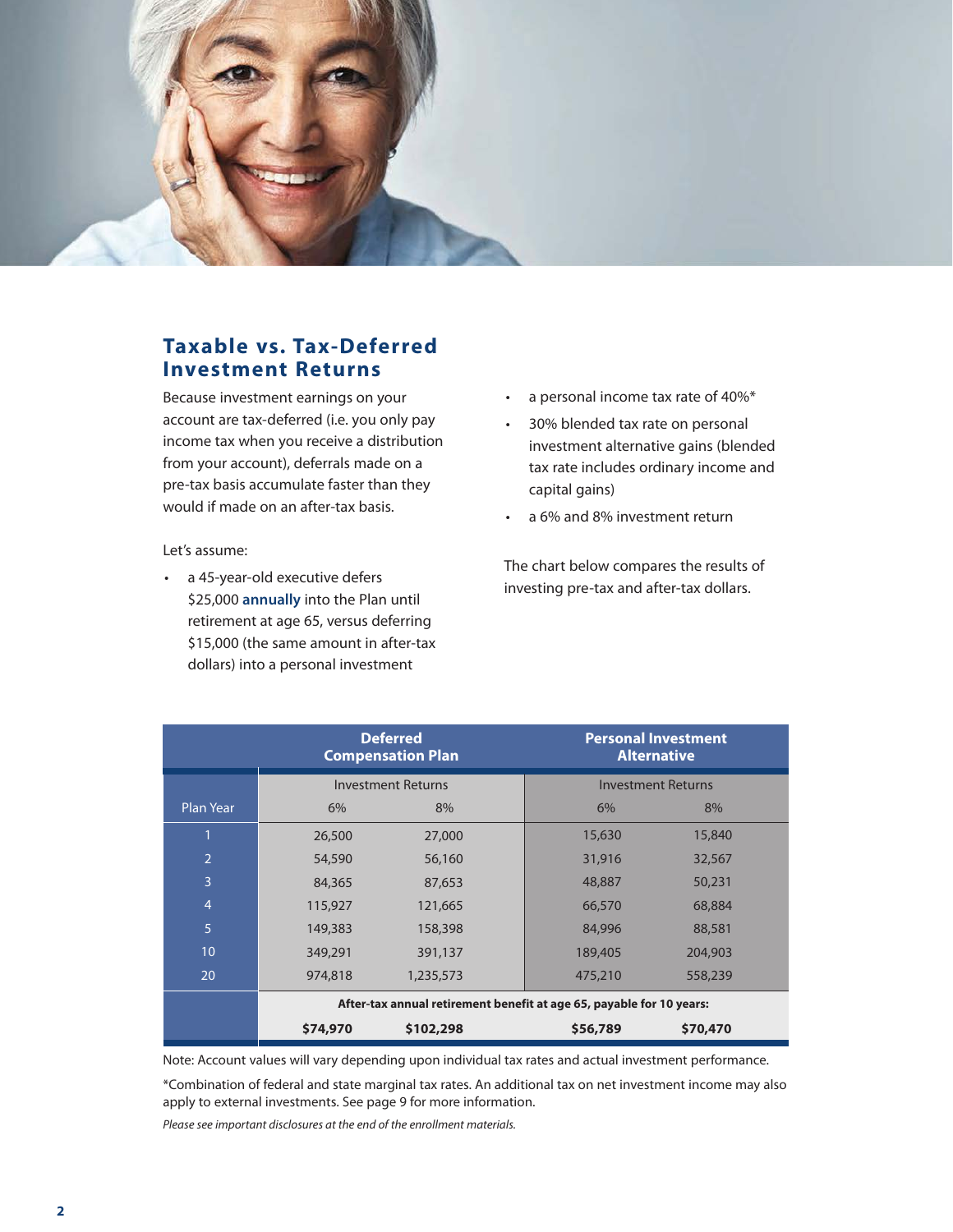

## **Maximizing Your Benefit**

It is important to recognize the potential benefit of allowing deferrals to compound on a tax-deferred basis.

Let's assume:

- a 45-year-old executive elects a **one-time** deferral of \$25,000 into the Plan
- an 8% investment return
- a personal income tax rate of 40%\* on distributions from the Plan

The chart below illustrates how four different accumulation periods and distribution elections would affect the total after-tax benefit.



Note: Account values will vary depending upon individual tax rates and actual investment performance.

\*Combination of federal and state marginal tax rates. An additional tax on net investment income may also apply to external investments. See page 9 for more information.

\*\*Total amount that would be paid on a cumulative basis over a 10-year period, assuming returns of 8% on any remaining unpaid balance.

*Please see important disclosures at the end of the enrollment materials.*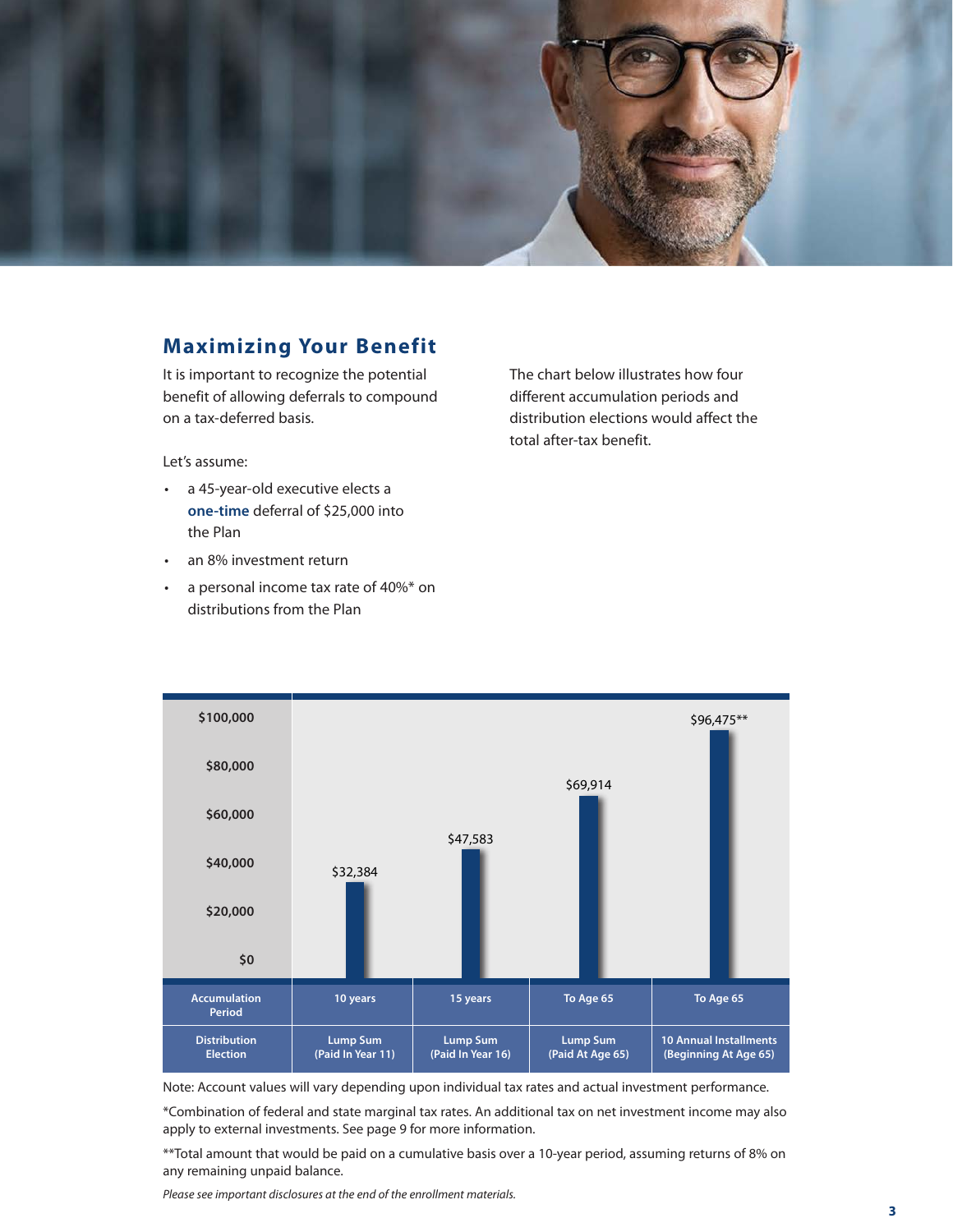

## **Accessing Your Accounts**

Your account information will be available to you at any time—online through the **newportgroup.com** participant website. You may also contact a representative at Newport's Participant Service Center. Both of these resources can help you enroll in the Plan, manage your retirement accounts, access information, and find answers to your questions.



#### **newportgroup.com**

This dynamic website makes it easy to effectively manage every aspect of your account, anytime and anywhere. You can access your information from a desktop, tablet or smartphone, get your entire financial picture, choose your level of detail, manage transactions and set your decisions in motion.

#### **Enrollment**

You may use **newportgroup.com** to enroll in the Plan. Once you have reviewed the information in this kit, simply log on to the site **(see the Enrollment Instructions section)** and follow the instructions

**Check out the** *Alerts* **section of**  *Dashboard* **for information about upcoming enrollments and other important news items.**

#### provided on each screen. **Participant Service Center: 800-230-3950**

Newport representatives are available to answer your questions, validate information, fulfill transaction requests and provide professional investment support—both during and after the enrollment period. Our professional staff includes highly skilled benefit and investment specialists able to respond to specific inquiries. Representatives are available Monday through Friday from 8 a.m. to 8 p.m. ET at 800-230-3950.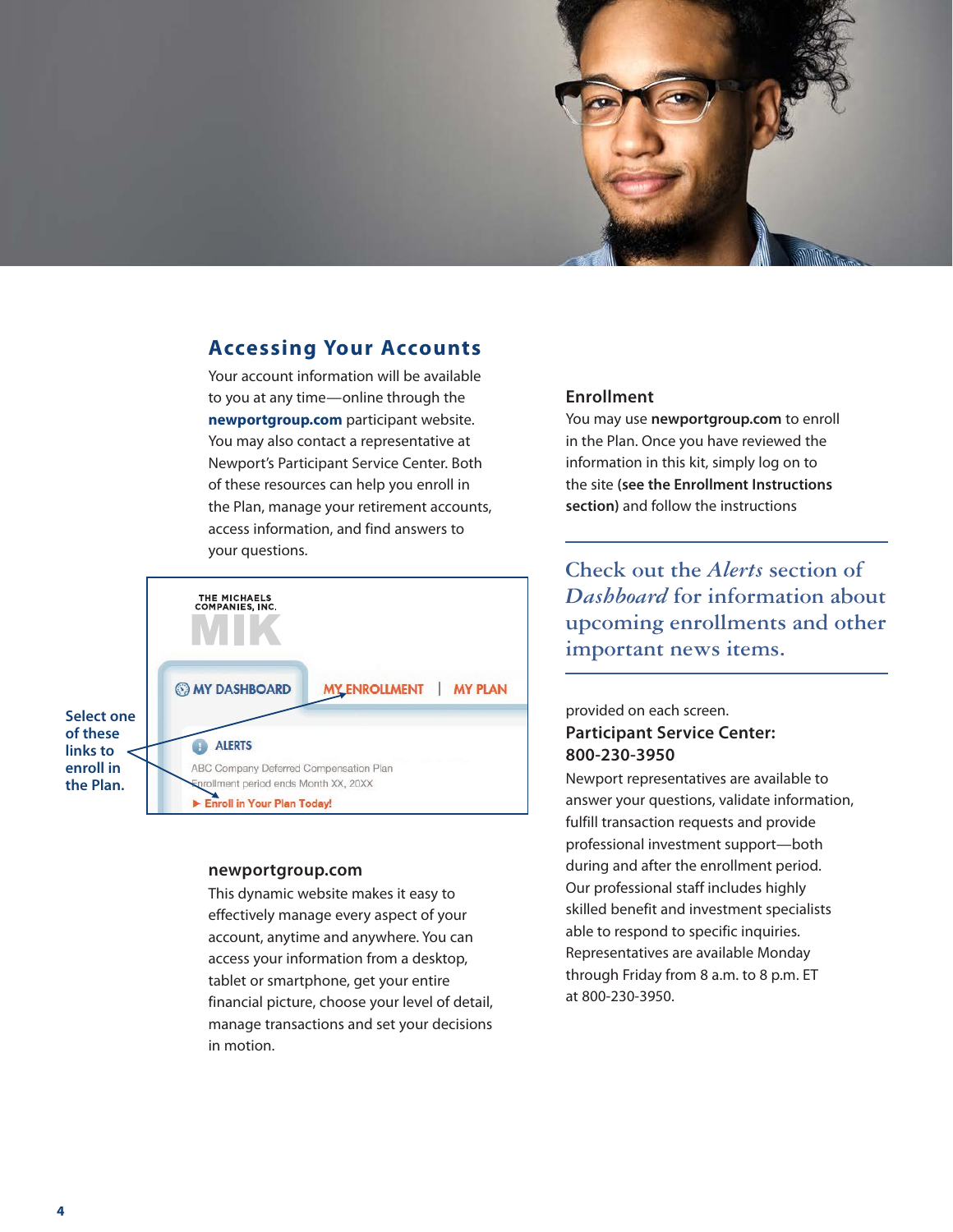# **Plan Summary**

This section summarizes the provisions of Michaels Stores, Inc. Deferred Compensation Plan (the "Plan"). The Plan offers a select group of management and highly compensated employees the ability to reduce current taxable income while accumulating wealth for future financial needs. Because this is a summary only, not every situation that may occur is covered. For more detailed information regarding the Plan, you may request a copy of the Plan document from Michaels Stores, Inc. (the "Company"). Should there be any conflict between this summary and the Plan document, the terms of the Plan document shall control.

# **Eligibility**

Participation is limited to a select group of management and other highly compensated employees of the Company and its participating subsidiary and affiliated companies. The Company determines who is eligible to participate in the Plan.

## **Enrollment**

You may enroll online at **newportgroup.com**.

Elections must be submitted during the designated "Enrollment Period," with elections taking effect at the beginning of the next calendar year. You cannot change the amounts you have elected to defer until the next enrollment period.

# **Deferrals**

Each year, you may elect to defer the desired amount of your compensation into the Plan. These amounts are deducted from your compensation before income taxes are applied. The types of compensation that you may defer, and the maximum amounts you can defer, are described in the Plan Highlights insert provided in the back of this kit.

Deferrals are credited to your accounts on a periodic basis consistent with the Company's payroll cycle.

# **Vesting**

**Participant Deferrals and Related Earnings** Your deferrals into the Plan, and any related earnings, are 100% vested.

# **Participant Accounts**

The Company will maintain records to track amounts credited to your accounts (deferrals, earnings, etc.). Information about your accounts, including on-demand statements, is available on the **newportgroup.com** participant website.

# **Earnings**

Your accounts will be credited with a rate of return (positive or negative) based on the performance of the investment options you select. The value of your account may increase or decrease depending upon the performance of the selected investment options.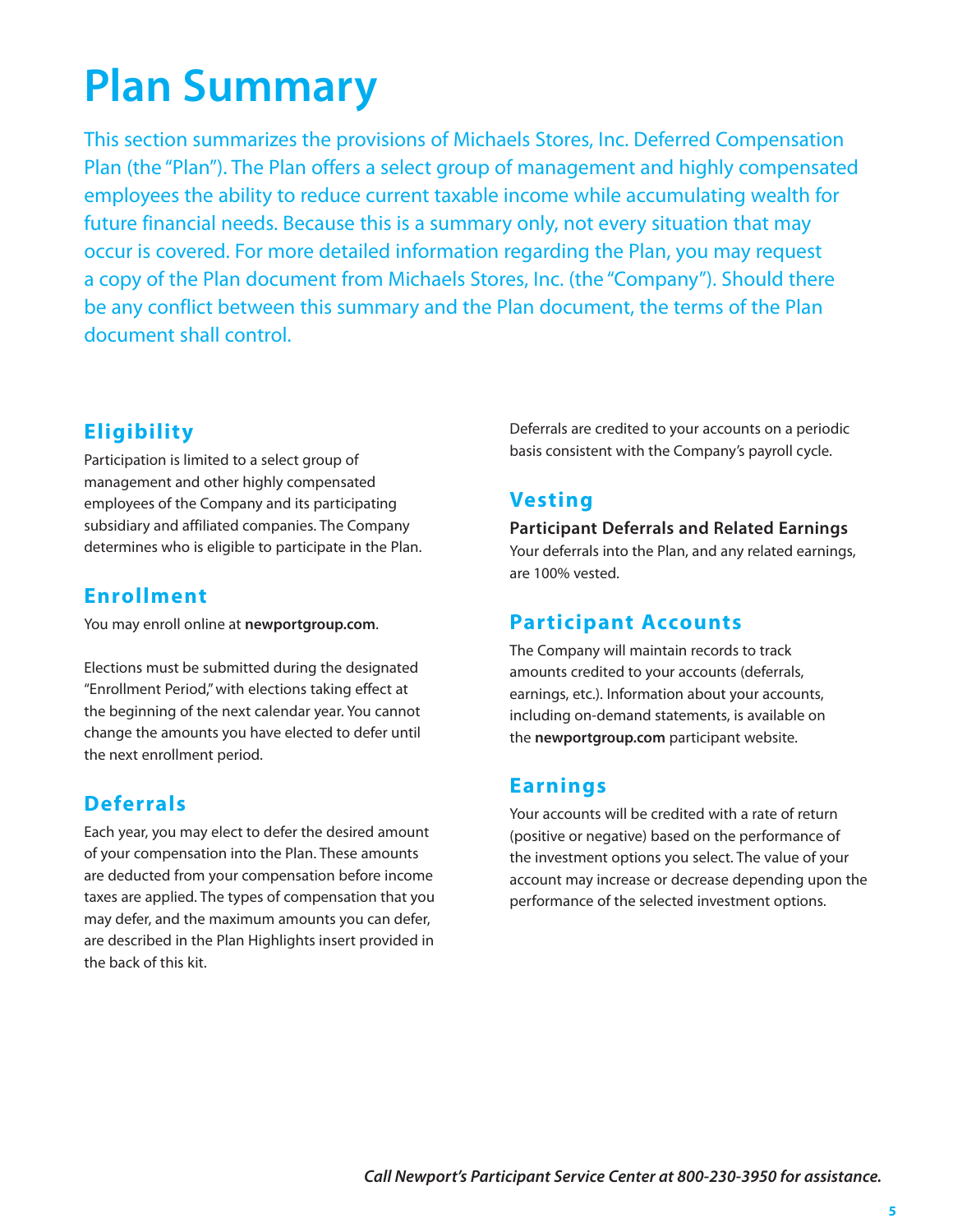

### **Investment Options**

You may choose from a menu of investment options representing a broad range of asset classes. The investment menu will be reviewed at least annually, and investment options may be added or deleted at the sole discretion of the Company.

You can retrieve information about the available investments while in your account on **newportgroup.com**. Start by clicking on *Plans*, then *Investments*, and finally *Investment Performance*. For additional details, click on the "i" symbol next to the specific investment. Fund fact sheets, prospectus information, and investment performance detail are all accessible under the *Investments* tab on **newportgroup.com**.

#### **Asset Allocation**

You may allocate your accounts among the available investment options, which include five preconstructed "model" portfolios.

You may select a different investment allocation for each of your accounts, or you may choose to invest your accounts in one of the five model portfolios.

You may change the way your accounts are invested, both with respect to existing balances and future deferrals, at any time. You may also request that your accounts be "rebalanced" (see Question and Answer section for more information) from time to time.

Model portfolios are automatically rebalanced on a monthly basis.

## **Payments from the Plan**

When you enroll in the Plan, you may designate when you would like your deferrals to be distributed utilizing an obligatory Retirement/Separation account and up to five (5) optional Specified Date accounts. The Retirement/Separation account will be paid at your retirement or termination, and Specified Date accounts will be paid at a specific date prior to your retirement or termination of employment. Once five Specified Date accounts have been established, another Specified Date account may not be established until one of such existing accounts has been fully distributed. You will also designate the form (lump sum or installments as applicable) of any such accounts. If your account balances are less than \$100,000 when you separate from service, they will automatically be distributed in a single lump sum.

Please be sure to inform the Company of any changes in your address, so that timely payments can be made to you. Uncashed checks are considered to be "paid" by the Plan and will be reported to the IRS as wages or earnings on your IRS Form W-2 or 1099-MISC, even if the check is returned uncashed to the Company.

#### **Retirement/Separation Account**

You will specify the form of payment applicable to the Retirement/Separation account in your initial enrollment period.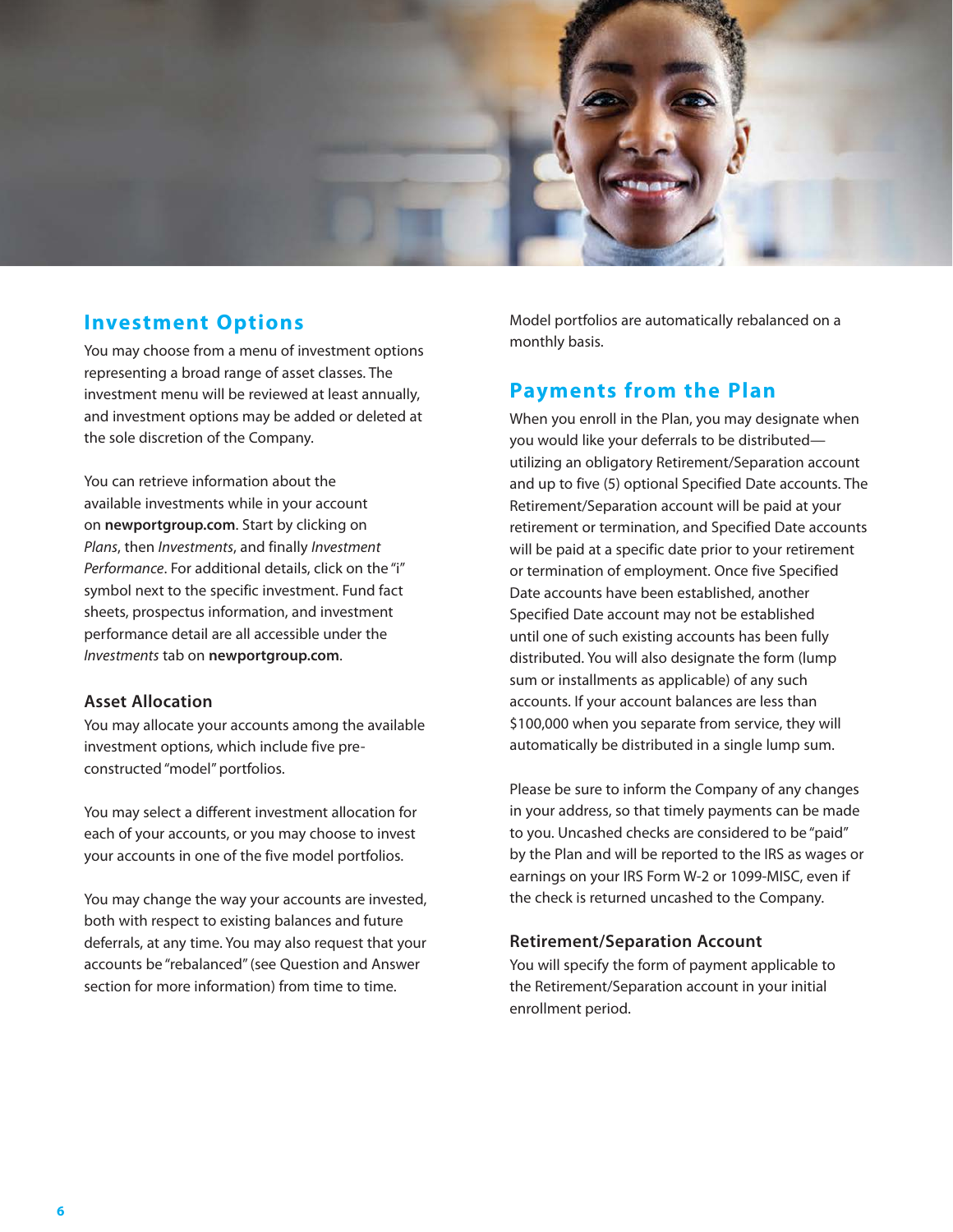

The Retirement/Separation account and any Specified Date accounts with a balance will be distributed if you have completely terminated employment with the Company and any related companies, or if you have permanently and substantially reduced your work hours.

#### *Time of Payment*

Your Retirement/Separation account shall be distributed or commenced in the first January following your separation from service or such later date as may be specified by you in your payment election and valued as of the business day preceding the date of payment.

Per IRS Regulations, distribution to certain "Key Employees" will be made no earlier than the first day of the seventh month following retirement or termination (to satisfy specific IRS regulations). Installment payments will be made on the anniversary of the first payment.

#### *Form of Payment*

Your Retirement/Separation account will be distributed to you based on your most current distribution elections. Your options are as follows:

- lump sum
- annual installments\* from two to 15 years

If your total account balance is less than \$100,000 at separation from service, it will be distributed in a single lump sum regardless of your payment election.

\*The amount of each installment will equal the balance in your account on the valuation date, divided by the number of installments remaining to be distributed.

#### **Specified Date Accounts**

If you elect to have your deferrals distributed at a specific date prior to your retirement or separation, a Specified Date account will be established. Specified Date accounts are typically used to save for specific purposes (such as college tuition).

You may have a maximum of five Specified Date accounts. Once five Specified Date accounts have been established, another Specified Date account may not be established until one of the existing accounts has been fully distributed.

#### *Time of Payment*

Specified Date accounts are distributed or commenced in the month selected by you and valued as of the end of the month preceding the month of payment. However, if you should separate from service before your Specified Date accounts are fully distributed, the account will be paid according to the election in effect for your Retirement/Separation account.

#### *Form of Payment*

Distribution is made in a lump sum or up to five annual installments, as elected by you.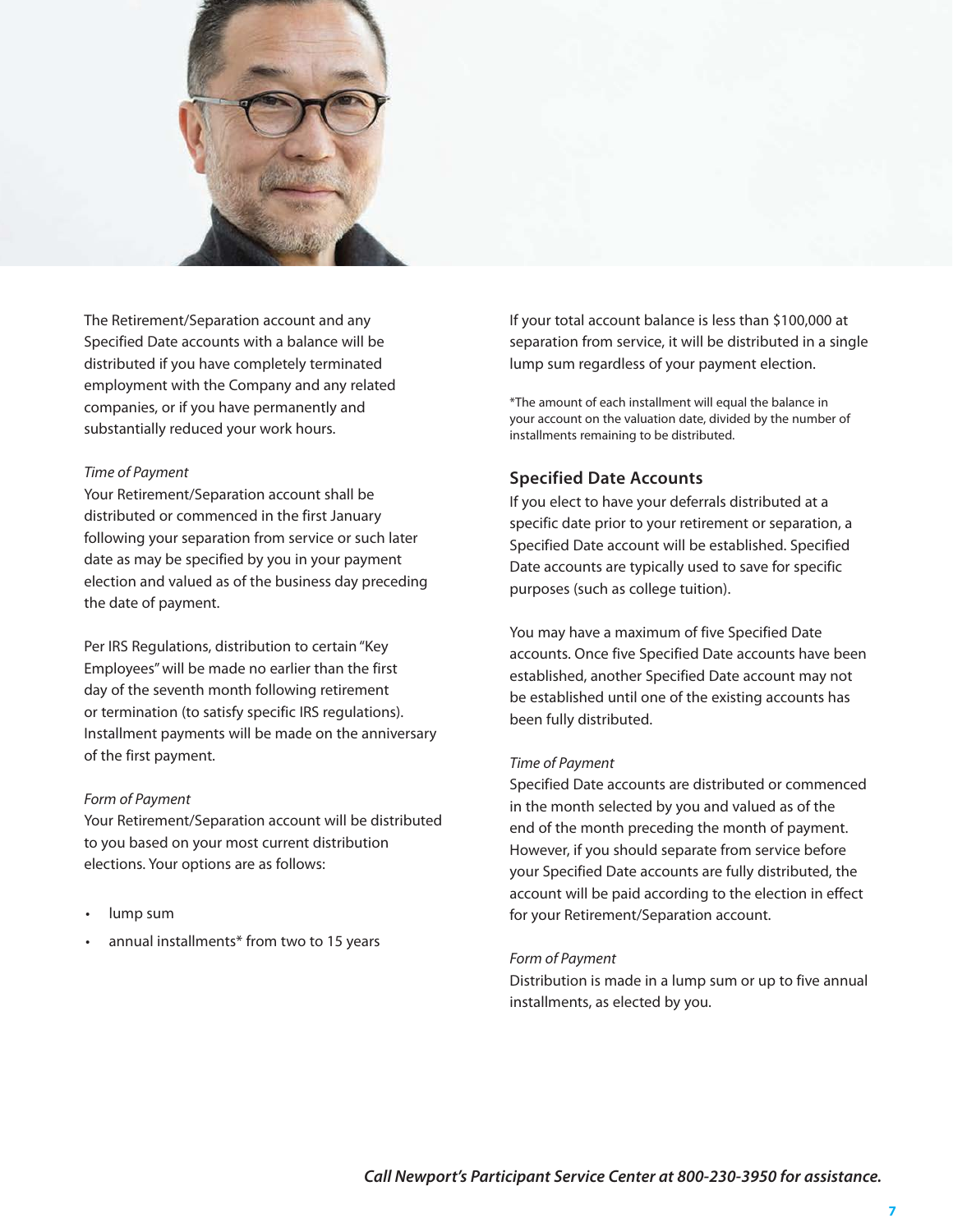

#### **Death**

Upon your death, all account balances will be distributed to your beneficiary in a lump sum no later than December 31 of the calendar year following the year of your death.

#### **Change in Control**

If you separate from service within two (2) years following a change in control (as defined in the Plan), you will receive all remaining account balances in a lump sum in the first January following the year of separation, subject to the Key Employee delay as discussed above.

#### **Unforeseeable Emergencies**

In the event of an unforeseeable financial emergency resulting from an illness or accident involving you, your spouse or dependents, or a beneficiary; a loss of property due to casualty; or other extraordinary and unforeseeable events that are beyond your control, you may request an emergency distribution from the Plan up to the amount necessary to satisfy the hardship. You will need to provide documentation supporting the emergency, and you must not be able to satisfy the hardship through insurance payments or liquidation of assets. All emergency requests require approval by the Company. If the Company determines that the financial emergency cannot be met by suspending Plan deferrals, the Company may authorize a distribution from the Plan for any additional amounts needed to address the emergency. Payment is made within 90 days of the date the emergency payment is approved.

Deferrals under this Plan may also be suspended following a hardship withdrawal from the Company's 401(k) plan.

## **Changing the Distribution Date or Form of Payment**

You may modify your distribution elections under the Plan as follows, provided that only one such modification is permitted with respect to each account:

#### **Specified Date Accounts**

You may change the date a Specified Date account will be distributed and change the form of payment that applies to a Specified Date account. If you change the distribution date or the form of payment, distribution can begin no sooner than five years from the originally scheduled distribution date. Election modifications must be submitted at least 12 months prior to the original distribution date and will take effect 12 months after the distribution modification form is filed.

#### *Example:*

*You established a Specified Date account to be distributed in five annual installments beginning in January of 2030. To change to a single lump sum, submit a payment modification form no later than December 31, 2028. The earliest date you can elect to receive the lump-sum distribution is January of 2035.*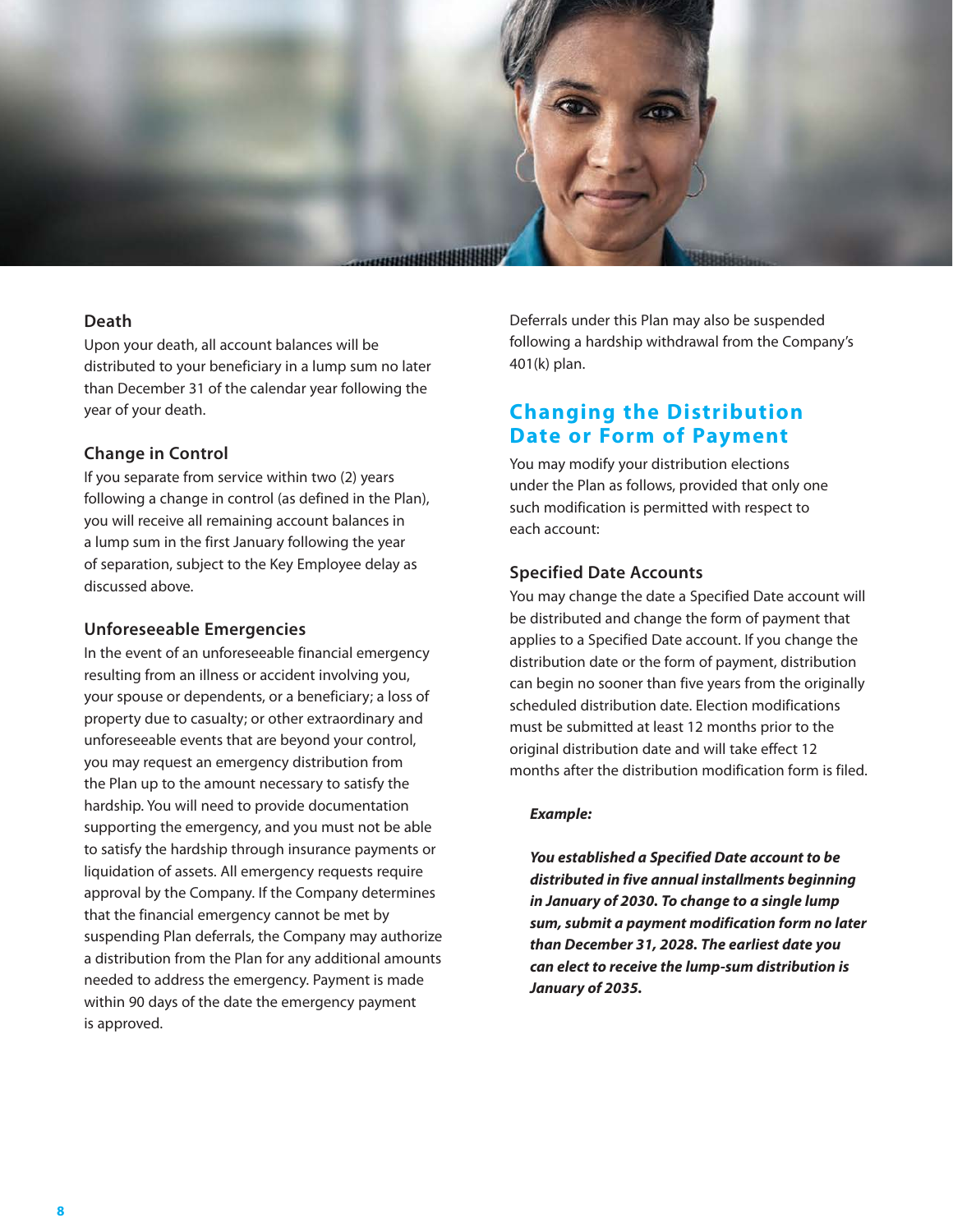

#### **Retirement/Separation Accounts**

You may change the form of payment in which your Retirement/Separation accounts will be distributed (for example, from lump sum to annual installments or from installments to lump sum), or you may change the number of installments you wish to receive. If you change the form of payment, your Retirement/ Separation account will be distributed to you five years after the date you retire or terminate employment. The election modification will take effect 12 months after it is filed.

#### *Example:*

*If you want to change your form of payment from a lump sum to 10 annual installments, you must submit a payment modification form no later than 12 months before you retire or terminate employment. Your account will be distributed to you in 10 annual installments, beginning five years after you retire or terminate.*

## **Delayed or Accelerated Payments**

To the extent permitted by federal law, distributions from the Plan may be delayed or accelerated, at the discretion of the Company.

### **Effect on Other Benefits**

Group insurance benefits (e.g., life insurance, disability, flexible spending accounts, etc.) are based on predeferral salary and will not be affected by participation in this Plan.

## **Tax Information**

#### **Income Taxes**

The Plan has been designed so that your deferrals and other contributions into the Plan—as well as earnings on those amounts—are not subject to federal or state income tax (or income tax withholding) until paid to you.

Distributions from the Plan are subject to federal income taxes. Distributions may also be subject to state income taxes.

Earnings on deferred compensation accounts are not subject to the 3.8% Net Investment Income Tax. See www.irs.gov for more information about this tax.

#### **FICA Taxes**

Your deferrals are subject to applicable FICA (Social Security and Medicare) withholding at the time of deferral. Company contributions, if any, are subject to applicable FICA tax at the time they are contributed or, if later, when they become vested. Distributions from the Plan will not be subject to FICA taxes or withholding if FICA was withheld at the time of deferral, contribution or vesting.

FICA withholding may include the .9% Additional Medicare Tax. See www.irs.gov for more information about this tax.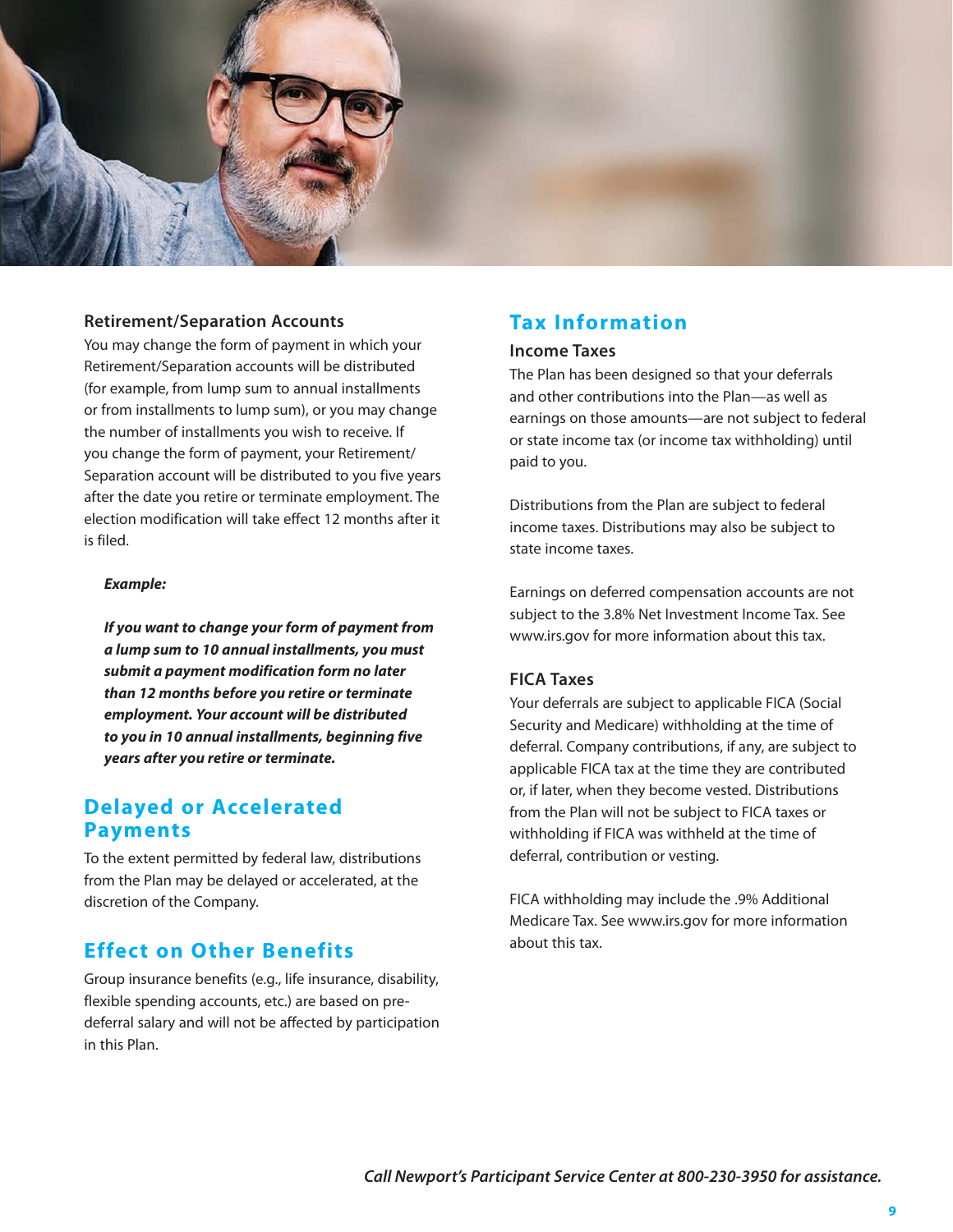

#### **Internal Revenue Code Section 409A**

The Company has retained counsel and third-party recordkeepers to assist the Company in the design and administration of the Plan, but can provide no guarantees as to the tax treatment of deferrals. Participants are encouraged to consult with their personal tax advisors before enrolling in the Plan.

Federal tax laws provide that if you don't receive payment according to the Plan and your deferral elections, you may be treated as if your entire vested account balance was payable to you. In addition to income tax on your entire vested Plan account, you may be subject to additional taxes and premium interest penalties back to the year the compensation was earned. Section 409A of the Internal Revenue Code of 1986, as amended, requires the employee, not the employer, to pay all taxes and interest. The IRS permits inadvertent payment errors to be corrected without additional taxes or premium interest if the error is corrected in the same year or, for participants who are not policymaking officers of the Company, by the end of the next calendar year. **You are responsible for monitoring your accounts to ensure that your deferrals are correct and that payments you receive from the Plan are in the correct amount and paid as scheduled.** If you have not received the full amount of a payment as scheduled, you must notify your employer no later than 90 days after the end of the calendar year in which payment was due. If you do not receive a response, you must take further action within 180 days of the end of the calendar year. The Company will not reimburse you for additional taxes and penalties if an inadvertent error results in incorrect deferrals or payments and the errors reasonably could have been discovered and corrected through active monitoring of your account.

## **Beneficiary Designation**

You may designate one or more beneficiaries to receive benefits payable upon your death. You may change your beneficiary designation(s) at any time at **newportgroup.com**.

#### **Rabbi Trust**

The Company may establish a trust (known as a Rabbi Trust) to hold assets to pay Plan benefits. In order for the Plan to qualify for important exemptions under the Employee Retirement Income Security Act ("ERISA") and to maintain the tax-deferred status of participant accounts, assets held in the Rabbi Trust are considered Company assets and are available to satisfy the claims of creditors of the Company. **In the event the Company becomes insolvent, you are an unsecured general creditor of the Company with regard to your benefits under the Plan.** In the event of a bankruptcy, whether you receive future payment of your contributions will be determined by the Bankruptcy Court.

To maintain the tax benefits of the Plan, you do not have an ownership interest in the investment options, the Rabbi Trust assets or in any other specific assets of the Company.

### **Account Assignment**

Federal tax laws prohibit borrowing from your Plan account, pledging your account to secure a loan, or otherwise assigning or transferring your account to another person.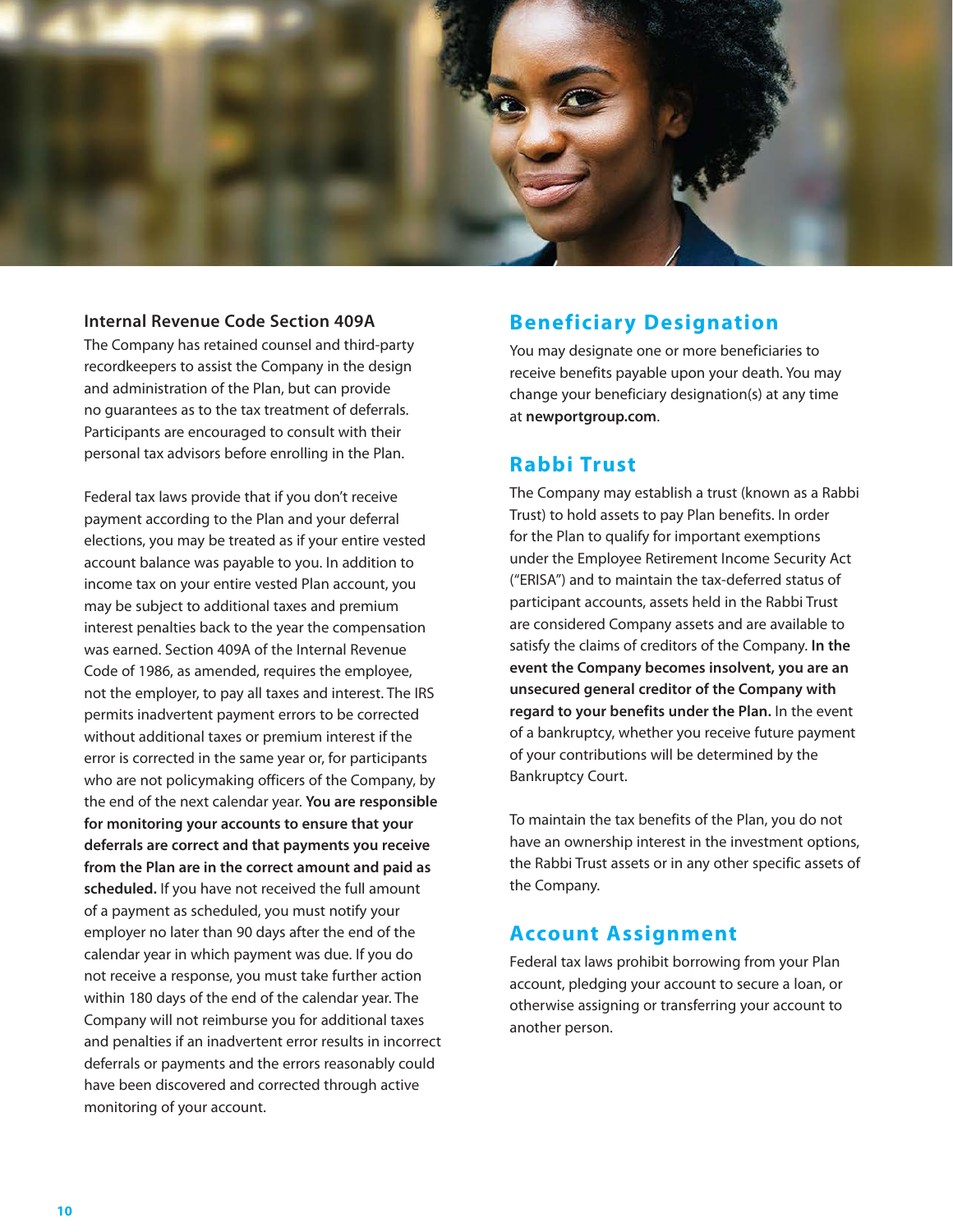

## **Claims**

All claims must be processed under the Plan's claims procedures, set forth in detail in the Plan document. You may obtain a copy of the Plan document from the Company.

Please note that the claims procedure contains several deadlines for filing an initial claim and any appeal of a claim that is denied in whole or in part. For example, claims for any credits to your account or payments must be brought within 90 days following the latest date that a payment may be timely made under federal tax laws (generally December 31 of the year payment is scheduled to be made, but not less than the 15th day of the third month following the scheduled payment date). Claims must be brought under the Plan's claims procedures before you may institute any civil action to receive payments. Any civil action must be brought within 12 months after denial of an appeal.

## **Plan Administration**

The Plan is administered by the Company's appointed committee, which has the right to interpret the Plan and resolve all questions involving the Plan.

The Plan may be amended or terminated by the Company at any time. Amendments will not reduce your vested benefits under the Plan as of the date of the amendment. If the Plan is terminated, your accounts will be paid in a single lump sum.

## **Federal Laws**

The Plan is exempt from most of the requirements of ERISA, but is subject to the rules of Internal Revenue Code Section 409A ("409A") and will be operated and administered according to those rules.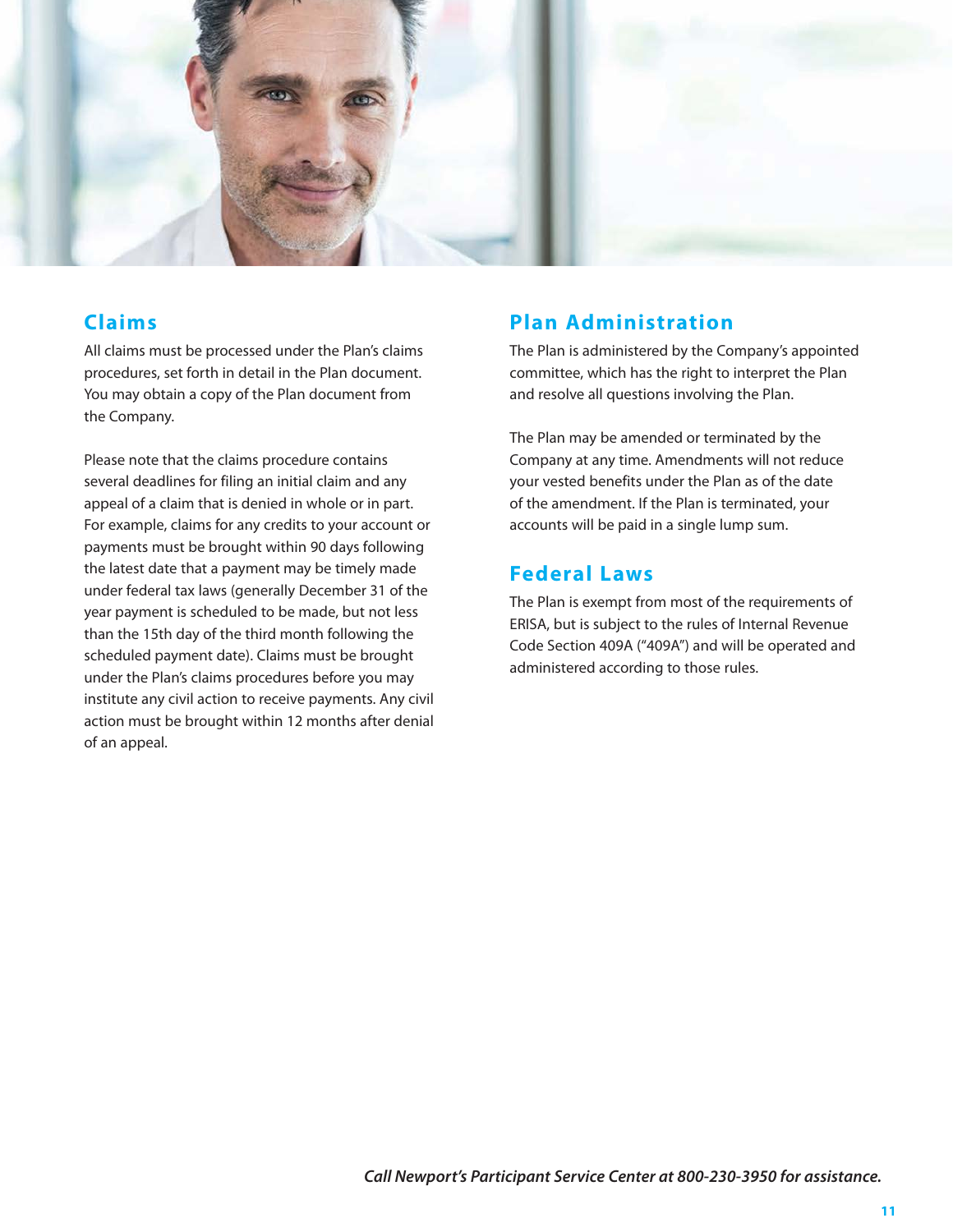# **Questions and Answers**

To help you better understand the Plan, here are a few commonly asked questions, along with the answers, about Plan features and requirements. For more specific information about your Plan, you may select the *Support* link on the newportgroup.com website, or *See FAQs* which you will see on certain pages of the site.

## **What is a non-qualified deferred compensation plan?**

A non-qualified deferred compensation plan is a plan for a select group of management or highly compensated employees. It provides an opportunity to defer receipt of compensation and applicable income tax to a future date.

## **What is the advantage of deferring compensation to the Plan?**

By deferring compensation to the Plan, you reduce your current taxable income, while accumulating funds for future financial needs. Your deferrals, and any associated earnings, are not subject to income taxes until paid to you. Because the earnings are not taxed until paid, your investments grow at a faster rate during the deferral period.

## **Is the Plan different from a 401(k) plan?**

Yes. There are many differences between this Plan and a 401(k) plan. For example, under this Plan:

- only a select group of highly compensated or management employees may participate
- the IRS does not limit how much may be contributed
- distributions made prior to age 59½ are not subject to an early withdrawal penalty
- distributions may not be "rolled over" to an IRA
- loans are not available
- hardship withdrawals are available under limited circumstances
- contributions are considered assets of the Company and are available to satisfy the claims of the Company's creditors in the event of its bankruptcy or insolvency
- forms of payment must be elected at the time of deferral, but can only be modified as provided under the Plan

## **When can I make changes to my deferral elections?**

Deferral elections can only be modified during the annual enrollment period and will take effect at the beginning of the next year. Deferral elections are irrevocable during the calendar year to which they apply. This means you cannot cancel, increase, or decrease the amount you elected to defer to the Plan during the year. If permitted under the terms of the Plan, deferral elections may be cancelled in the event of an unforeseeable emergency or disability, or if a hardship withdrawal is taken from a 401(k) plan.

## **Can I change how or when my Plan account will be paid to me?**

Yes. However, if you change the time for payment or the method of payment (e.g., installments to lump sum, etc.), you will also need to choose a new payment start date that is at least five years later than the date the payments were originally scheduled to begin. Changes to a Specified Date account are required to be submitted at least 12 months in advance of the date payments were otherwise scheduled to begin. Remember that elections do not take effect until 12 months after the modification is submitted. To avoid an unexpected delay in your payment, carefully select your payment elections when you enroll in the Plan. If you need to make a change, do so well in advance of your scheduled payment date.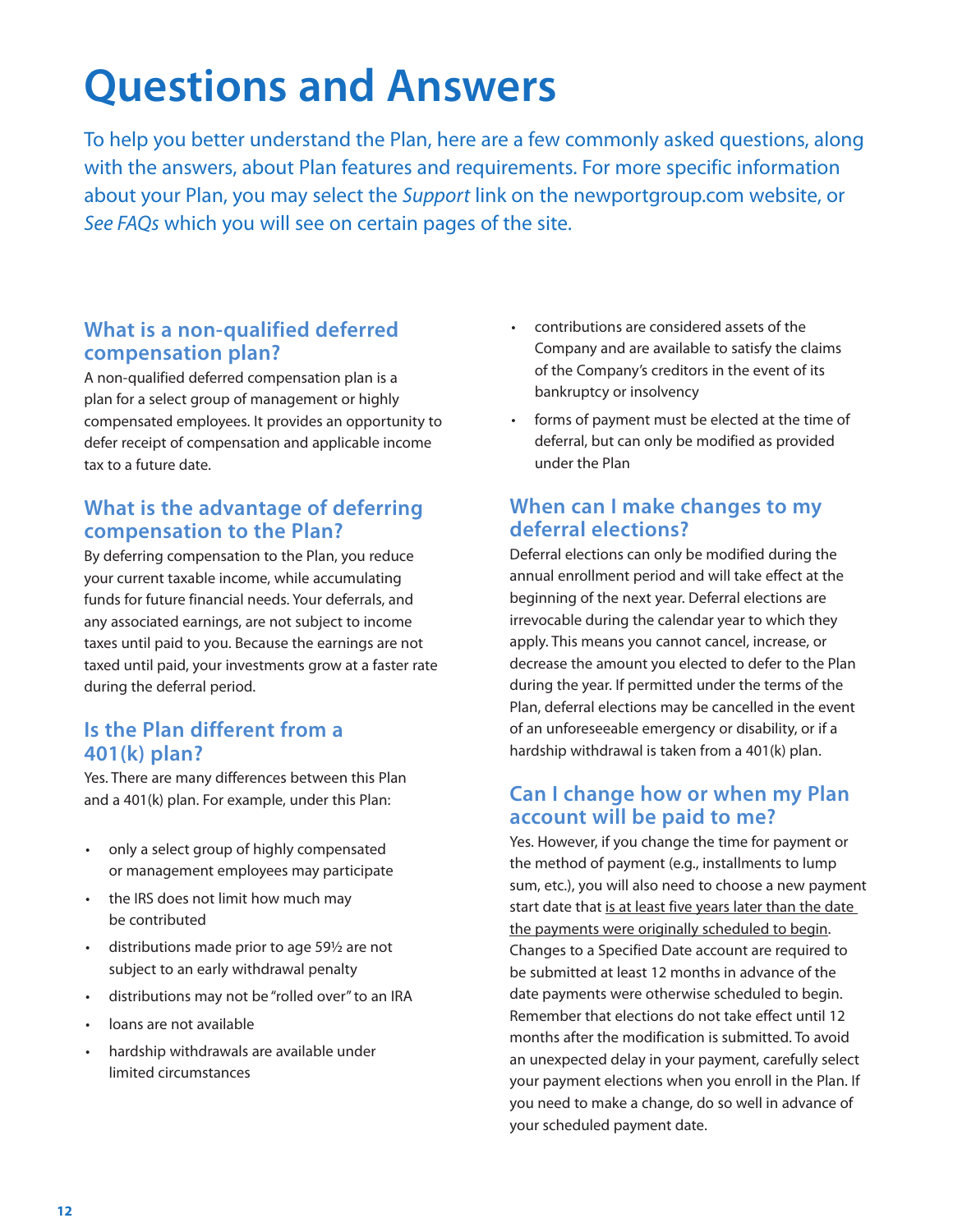

## **What is a change in control?**

In general, a change in control means a substantial change in the ownership of the Company, a substantial change in voting power or composition of the board of directors, or a sale of a substantial portion of the assets of the Company. See the Plan document for more information.

### **What are my investment options?**

An extensive menu of investment options is available under the Plan. These options are managed by a variety of money managers and cover a broad range of asset classes and styles. Please refer to the **newportgroup.com** participant website for information regarding the latest investment choices.

### **How are investment options determined?**

The Company has retained Newport to assist the Company in developing a menu of investment options that cover a broad range of asset classes and styles. Newport monitors the performance of each option on a quarterly basis and may recommend investment menu changes to the Company from time to time.

### **What are model portfolios?**

The way in which your money is allocated among the investment options within the Plan is generally referred to as your asset allocation. You have the choice of constructing your own asset allocation from the investment menu, or choosing from five model portfolios with specific risk/return profiles ranging from conservative to aggressive. Each model portfolio has been constructed from investment options that are included in the fund lineup. Please refer to the **newportgroup.com** participant website for more information.

## **How may I change my investments?**

You may change your current investments by accessing the **newportgroup.com** participant website. Requests made through the website will become effective on the same trading day, if the change is submitted prior to 4 p.m. ET, or on the next trading day, if it is submitted after 4 p.m. ET or during a weekend or holiday.

A change to an asset allocation can apply to an existing account balance, to future deferrals credited to your accounts, or both.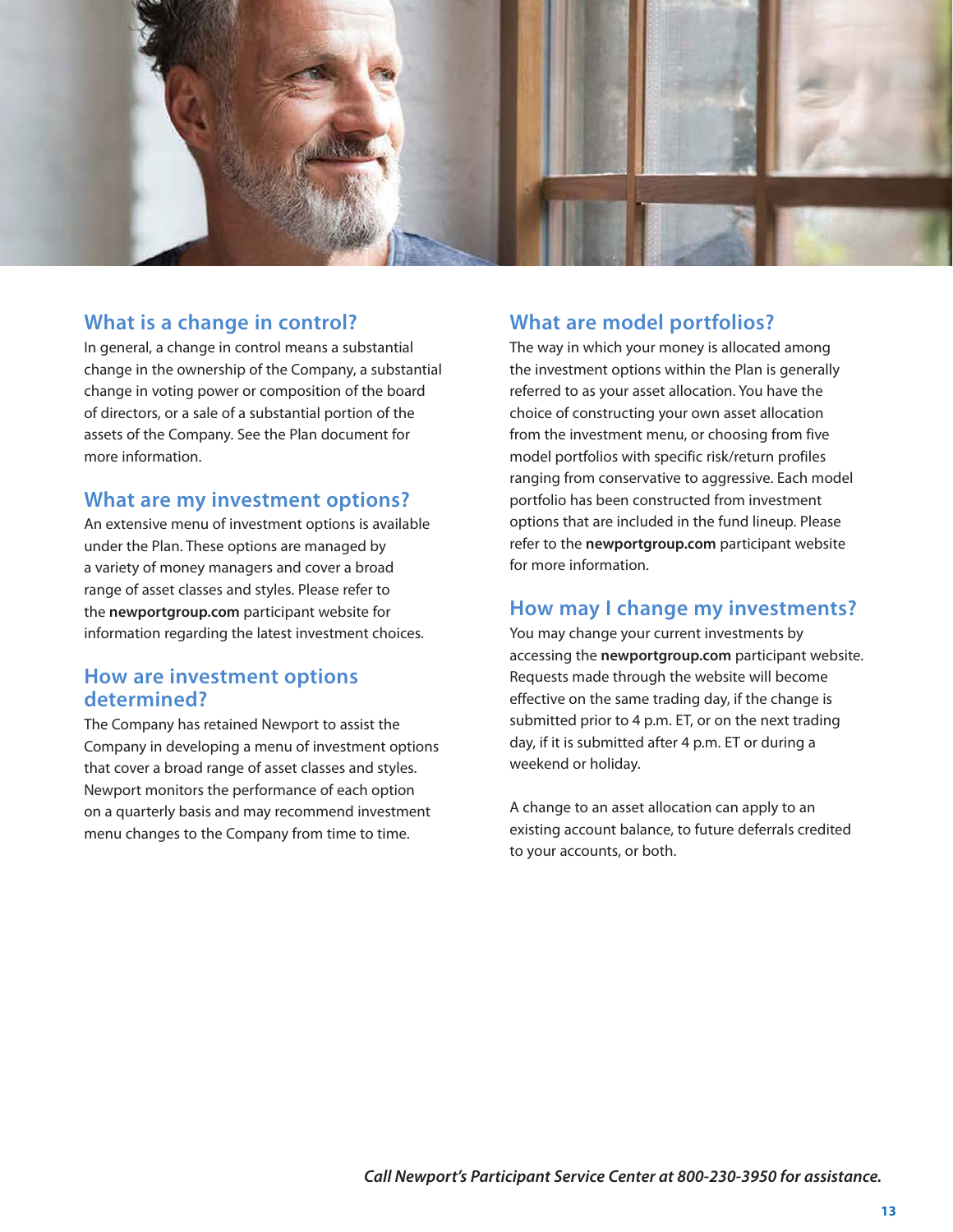

## **What is rebalancing?**

A diversified investment portfolio typically allocates a specified percentage of assets to each asset class. Under the Plan, an asset class is represented by one or more mutual funds on the investment menu. Over time, the relative investment performance of each asset class may cause your asset allocation percentages to change. Rebalancing is a process that restores the original allocation percentages. Through the **newportgroup.com** participant website, you may elect to have rebalancing occur automatically at specified times during the year.

For your convenience, you can choose to rebalance specific accounts, or you may have all of your accounts rebalanced.

## **Are distributions from the Plan subject to state income taxes?**

Distributions from the Plan may be subject to state income taxes. If payments are made in annual installments over a period of at least 10 years, the payments will be taxed only by the state in which you reside at the time the payments are made. When selecting a form of payment, you should discuss potential state income tax rules with your personal financial advisor.

## **Are deferred compensation plan accounts subject to the 3.8% tax on investment earnings?**

No. Deferred earnings on deferred compensation are not considered "investment income" for purposes of the 3.8% tax on investment earnings. Amounts you receive from a deferred compensation plan, including the earnings, are taxed as wages when you receive payments from the Plan.

**If you have additional questions, please refer to newportgroup.com or call the Participant Service Center at 800-230-3950.**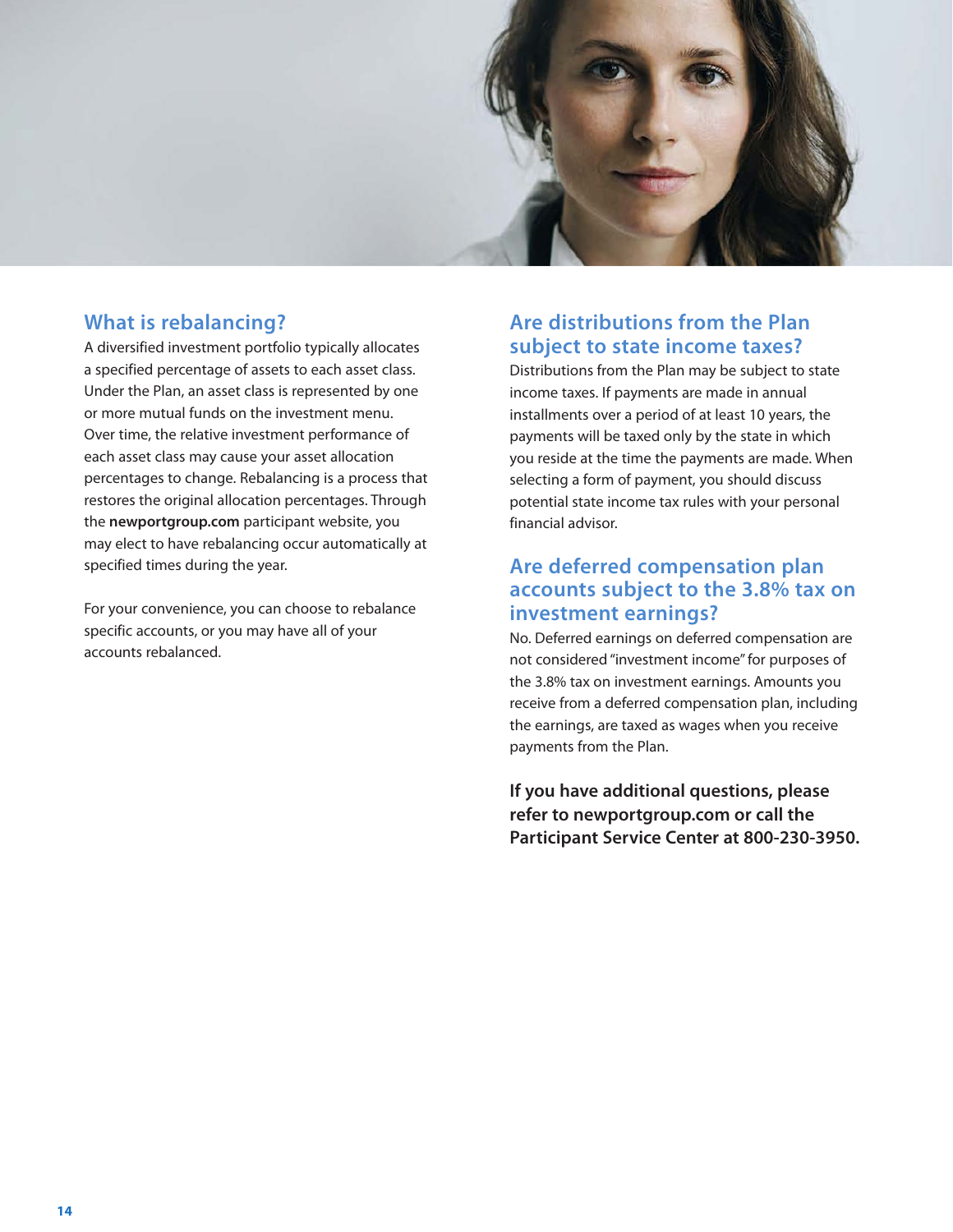# **Enrollment Instructions**

You may enroll in this Plan through the online enrollment site as detailed below. Once you have reviewed the information in the enrollment kit, please see the below steps.



- Access the **newportgroup.com** website, click the *Login* button, and then select *Participant Access*.
- **Enter your User ID and Password. If this is your** first time logging on, your User ID is your Social Security number and your Password is the last four digits of your Social Security number, and you will be prompted to set up a new unique User ID and Password. Remember: the stronger your Password, the more protected your accounts will be against unauthorized access. **2**
- On *Dashboard*, click the *Enroll in Your Plan* link or the *Enrollment* tab, as shown above. **3**
- Follow the instructions provided on each screen to complete the enrollment process. **4**
- After you have completed the enrollment process, you may print the *Enrollment Confirmation* screen for your records. You will receive an email confirmation of your enrollment. **5**

**If you have forgotten your login information, call the Participant Service Center at 800-230-3950 for assistance.**

Should you require information about your existing accounts, log on to **newportgroup.com** to access your account information.

**If you have questions about how to enroll, please contact Newport's Participant Service Center at 800-230-3950 Monday through Friday, from 8 a.m. to 8 p.m. ET.** 

## **Confirmation**

After you enroll, you will receive an email confirmation of your elections. Newport representatives may contact you to clarify information you have provided. Please be assured that all information you provide will remain strictly confidential.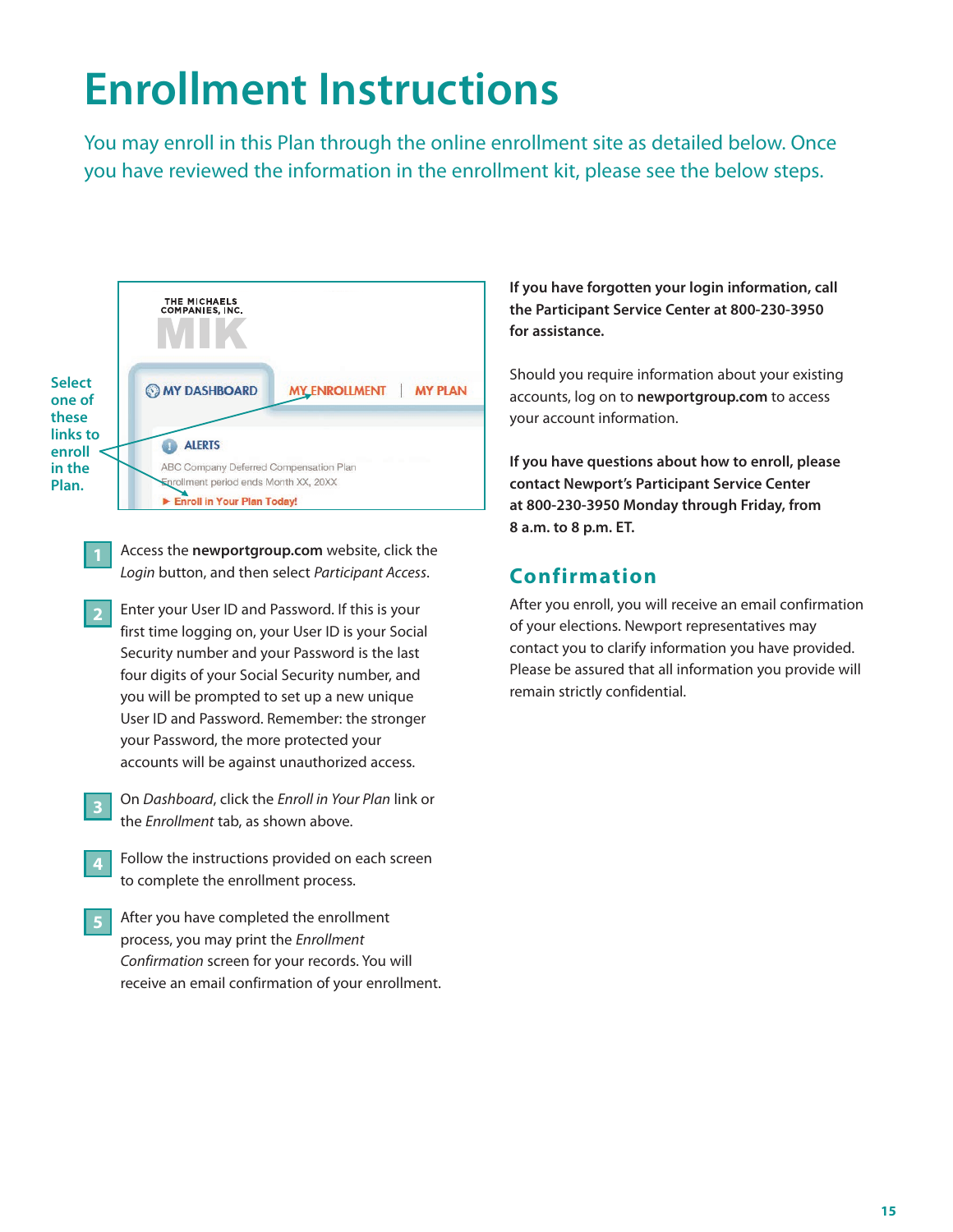# **Plan Highlights**

# Michaels Stores, Inc. Deferred Compensation Plan

| <b>Eligibility</b>                      | Participation is limited to a select group of management and other highly compensated<br>employees of the Company and its participating subsidiary and affiliated companies.<br>The Company determines who is eligible to participate in the Plan. |
|-----------------------------------------|----------------------------------------------------------------------------------------------------------------------------------------------------------------------------------------------------------------------------------------------------|
| <b>Enrollment</b>                       | You may enroll online at newportgroup.com.                                                                                                                                                                                                         |
| <b>Employee</b><br><b>Contributions</b> | You may defer up to 75% of your base salary and up to 100% of any annual bonus on a<br>pre-tax basis.                                                                                                                                              |
| <b>Investment</b><br><b>Options</b>     | You may select from a broad range of well-known investment managers and model<br>portfolios. Account transactions, including asset allocation changes, rebalances and<br>transfers are processed daily.                                            |
| 24/7 Account<br><b>Access</b>           | You can access your account information online at newportgroup.com.                                                                                                                                                                                |
| <b>Time of</b><br><b>Payment</b>        | You may create up to five Specified Date accounts providing for payment on dates<br>selected by you, or you may defer to a Retirement/Separation account.                                                                                          |
| <b>Valuation Date</b>                   | Specified Date accounts are valued as of the end of the month preceding the month of<br>payment.                                                                                                                                                   |
|                                         | Retirement/Separation accounts are generally valued on the last business day of the<br>year in which you separate from service, with payments commencing the first January<br>following such separation from service occurs.                       |
| <b>Forms of</b><br><b>Payment</b>       | Retirement/Separation accounts can be paid in a lump sum or in annual installments<br>over a period of up to 15 years.                                                                                                                             |
|                                         | Specified Date accounts can be paid in a lump sum or in annual installments over a<br>period of up to five years.                                                                                                                                  |
| <b>Change of</b><br><b>Elections</b>    | You may change the timing and form of payment, subject to a five-year delay in benefit<br>commencement. All changes must be submitted at least 12 months prior to the current<br>distribution date to become valid.                                |
| <b>Benefit Security</b>                 | Assets are held in a separate Rabbi Trust to pay Plan benefits. In order to maintain the<br>Plan's tax-deferred status, Rabbi Trust assets are subject to the claims of creditors of the<br>Company in the event of its bankruptcy.                |
| <b>Taxation</b>                         | Income taxes on contributions and earnings are deferred until the time of distribution.<br>Withholding for Social Security and Medicare is made at the time income is earned, or as<br>Company contributions vest.                                 |

# **Please call Newport's Participant Service Center at 800-230-3950 if you have any questions regarding the Plan.**